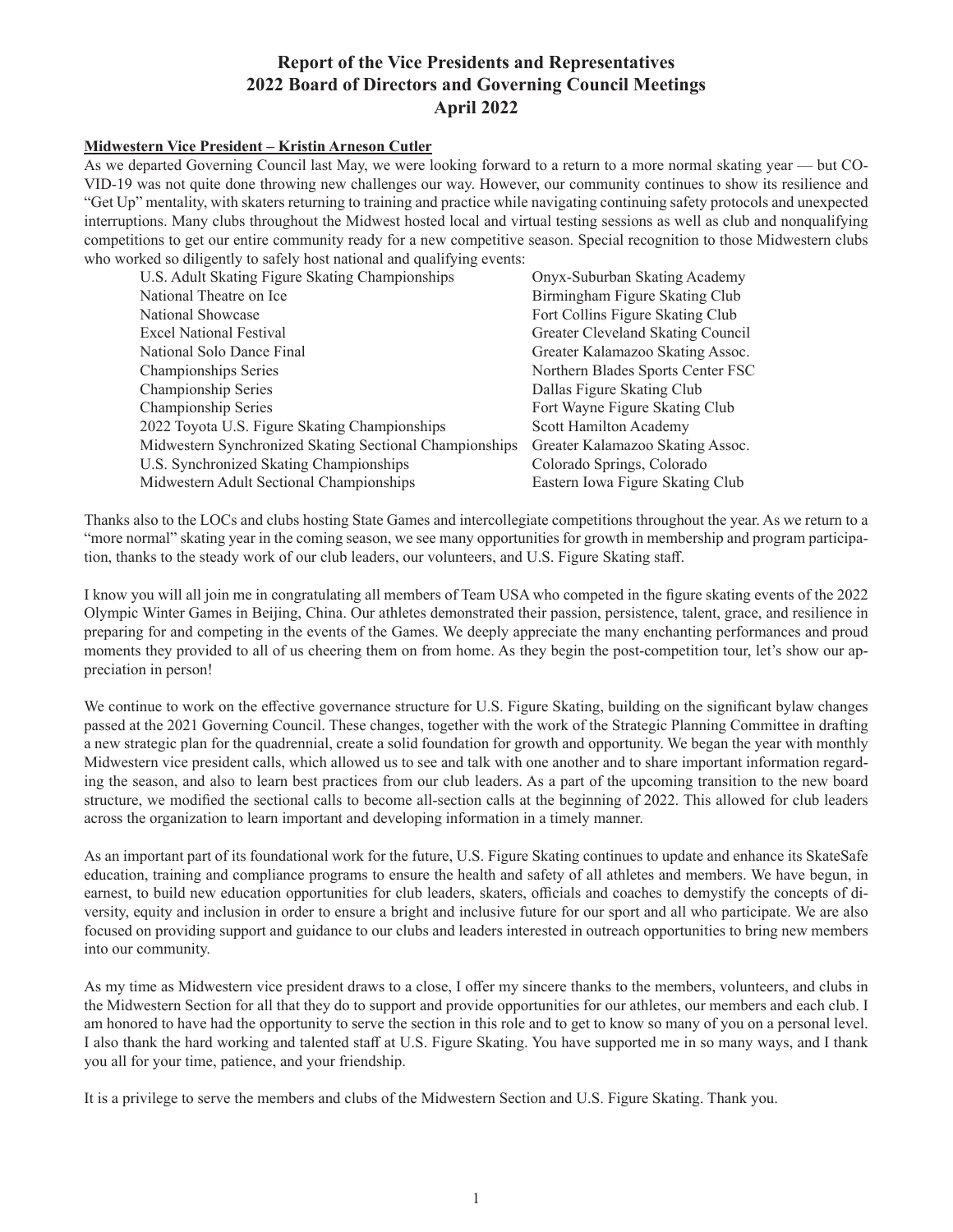#### **Pacific Coast Vice President – Janis Engel**

Last year, the effects of the COVID-19 pandemic continued to affect our ability to host in-person events. The reports that were planned to be written, changed. Our clubs, our competitions, our members, the Board of Directors, and staff, continued in our resilient and focused resolve to bring opportunities in figure skating and volunteerism to our membership. The leadership of our entire Board of Directors continued to address the ever-changing dynamics, and health and safety protocols. They supported reimagined approaches to membership and competition structures, while ensuring the health and safety of everyone. As we reflect on how we have used virtual platforms for education, competitions, governance, and communications, we are a changed organization better equipped for the future.

The vice president calls have been a resource for our club officers, interested board members, and participants, to access U.S. Figure Skating's updates from the Board of Directors' meetings. Our topics included: SkateSafe, competition restructure proposal, compliance (club boards and members), collegiate skating, Aspire, and other programming updates. I appreciate the opportunity to virtually engage with you. It has allowed us to see each other, discuss topics of interest, and move forward.

My thanks to the committee chairs, their members, and headquarters staff, who participated on calls. Your work and energy are a testament to your dedication. As the Pacific Coast vice president, I want to express my gratitude to the Pacific Coast member clubs for your participation during these calls and your willingness to support U.S. Figure Skating. Your insights and suggestions, which are always welcome, will continue to keep our section strong and help meet the needs of our many clubs.

This year, there is a competition report. Both nonqualifying and qualifying competitions were able to go live again. On the Pacific Coast, we started to see in-person competitions carefully begin in July 2021. The 2022 qualifying competition season was again structured with the reimagined U.S. Figure Skating Championship Series of competitions across the U.S. Two of the competitions were held in the Pacific Coast. The Lilac City Figure Skating Club and the Vegas Golden Knights Center of Excellence were selected to host last year's series, prior to its change to virtual, and were again the hosts for 2022. Thank you to both clubs for your fortitude and willingness to be excellent hosts.

#### Qualifying Competitions

2022 U.S. Figure Skating Championship Series presented by Toyota:

- Vegas Golden Knights Center of Excellence, Henderson, NV
- Lilac City FSC, Spokane, WA

2022 Pacific Coast Adult Sectional Championships: Lilac City FSC, Spokane, WA

2022 Pacific Coast Synchronized Skating Championships in Kalamazoo, MI

I would like to acknowledge and thank all clubs and LOCs for your resilient view of the health and safety of all athletes and volunteers and again bringing in-person events, testing, recitals, shows, and competitions to our membership. There are a multitude of events and tests hosted, and every discipline is the better for it: singles and pairs skating, ice dance, synchronized skating, solo dance, Theatre On Ice, showcase, adult skating, and adaptive skating.

The 2022 Olympic Winter Games! Let's celebrate Team USA skaters! We are proud of all of you! The Pacific Coast athletes had us all proud, and the shout outs from our clubs were joyful.

This year, I served as a member of the Strategic Planning Committee, which created the next four-year plan addressing the important initiatives for our association. The board has approved the plan; please take the time to review it. I would like to thank co-chairs Kevin Winston and Larry Mondschein. Kelly Vogtner was integral to the work of the committee with amazing organization! This year I was also asked to serve on the Compensation Committee and a lead on the Governance Working Group, updating certain areas of our rules.

As part of the board, we continue to address diversity, equity and inclusion initiatives. The continuing work of our task force is important to making progress in our association.

The 100-year Celebration of U.S. Figure Skating has been a fun experience with a robust collection of past and present contributors, athletes, volunteers and events. At our Governing Council this year, we can meet and celebrate together!

In closing, the board of directors will change at the close of this Governing Council, and the sectional vice president positions will no longer exist. Thank you for allowing me to serve as your Pacific Coast vice president. The board enters a new phase with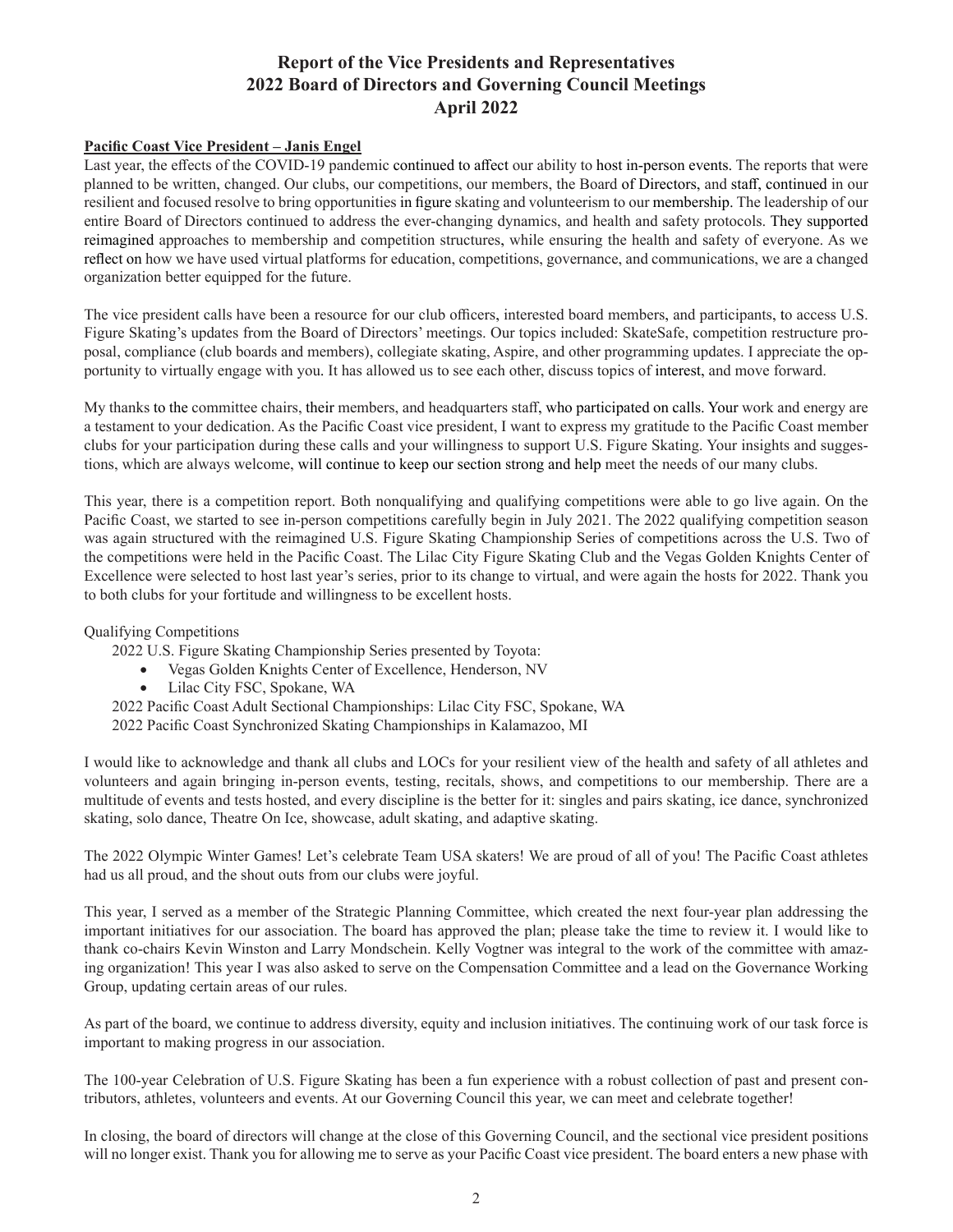its new structure. Kris Cutler, Midwestern vice president, and Heather Nemier, Eastern vice president, have been professional, thoughtful, and knowledgeable colleagues on our journey together.

I am appreciative of the leadership of Anne Cammett as president and Ramsey Baker as executive director. Kelly Vogtner did a great job keeping the vice presidents' work organized, our PowerPoint decks prepared, and invitees ready. Her contributions to the numerous projects were invaluable — thank you!

And…. Thanks to Lexi Rohner, as the Pacific Coast vice president's Facebook page administrator. She was always ready and, as she says, "I'm on it" for all those many posts.

A well-deserved thank you to all of our volunteers, athletes, clubs and officials for all you do to make figure skating the best it can be. Through of all of this, you have kept giving to the sport. That giving has made your local community and all of U.S. Figure Skating better and stronger.

#### **Eastern Vice President – Heather Nemier**

The Eastern Section is a busy and vital component of U.S. Figure Skating. As we move out of the pandemic, this year has seen our clubs move from primarily virtual events to holding safe, in-person opportunities for testing and competing. As the year went on, more and more competitions were held. These events are made successful by the local organizing committees (LOCs) along with local and national officials. The Lake Placid Ice Dance Championships, which was held in Norwood, Massachusetts, due to renovation of the Olympic Arena, held international events in conjunction with the event. We look forward to national and international events continuing to return to the East Coast in the coming year.

Thank you to the following organizations for hosting qualifying events this competitive season:

- The Skating Club of Boston, Norwood, Mass.
- ION Skating Club and Skating Club of Northern Virginia, Ashburn, Va.
- Atlanta Skating Club, Alpharetta, Ga.
- Eastern Synchronized Sectional Championships, The Skating Club of Boston, Norwood, Mass.
- Eastern Adult Sectional Championships, Crossroads FSC, Havertown, Pa.

In addition to the qualifying series competitions, the Eastern Section was host to the following national competitions:

- • U.S. Collegiate Skating Championships, Aston, Pa.
- • U.S. Adult Figure Skating Championships, Newark, Del.

None of our competitions would be possible without the countless hours dedicated to each event by the local organizing committees, officials and volunteers who all give of their time to make these events happen. U.S. Figure Skating is very fortunate to have so many dedicated members who promote our sport.

The monthly vice president calls for the Eastern club presidents, club secretaries and other interested members were held throughout the year. Topics included membership renewal and SafeSport compliance; recap of the Excel series; introduction of the new Alumni Connect program; recap of the Solo Dance Final; SkateSafe rebrand; Centennial Celebration; review of high school and collegiate skating opportunities; synchronized skating season update; National Skating Month preview; focus on athletes at various levels; Q&A with Olympian board members; and National Qualifying Series information session. In advance of the new governance structure, combined calls were held several months. There will likely be some combined and some sectional calls in the coming year. The coordination of the calls through headquarters has streamlined the process and been quite successful.

During this season, I again participated as a member of the Strategic Planning Committee where we updated the association's strategic plan for 2022-2026; I chaired the Governance Implementation Working Group that established policies and procedures for our new governance structure; I was appointed as the Board of Directors' representative on the Nominating Committee; and served on several other working groups throughout the year. I was also happy to be able to travel and see many of our clubs and athletes in person throughout the East Coast. Our athletes and clubs continue to be in the forefront of all that we do, and the board continues to work towards better education and awareness for all members.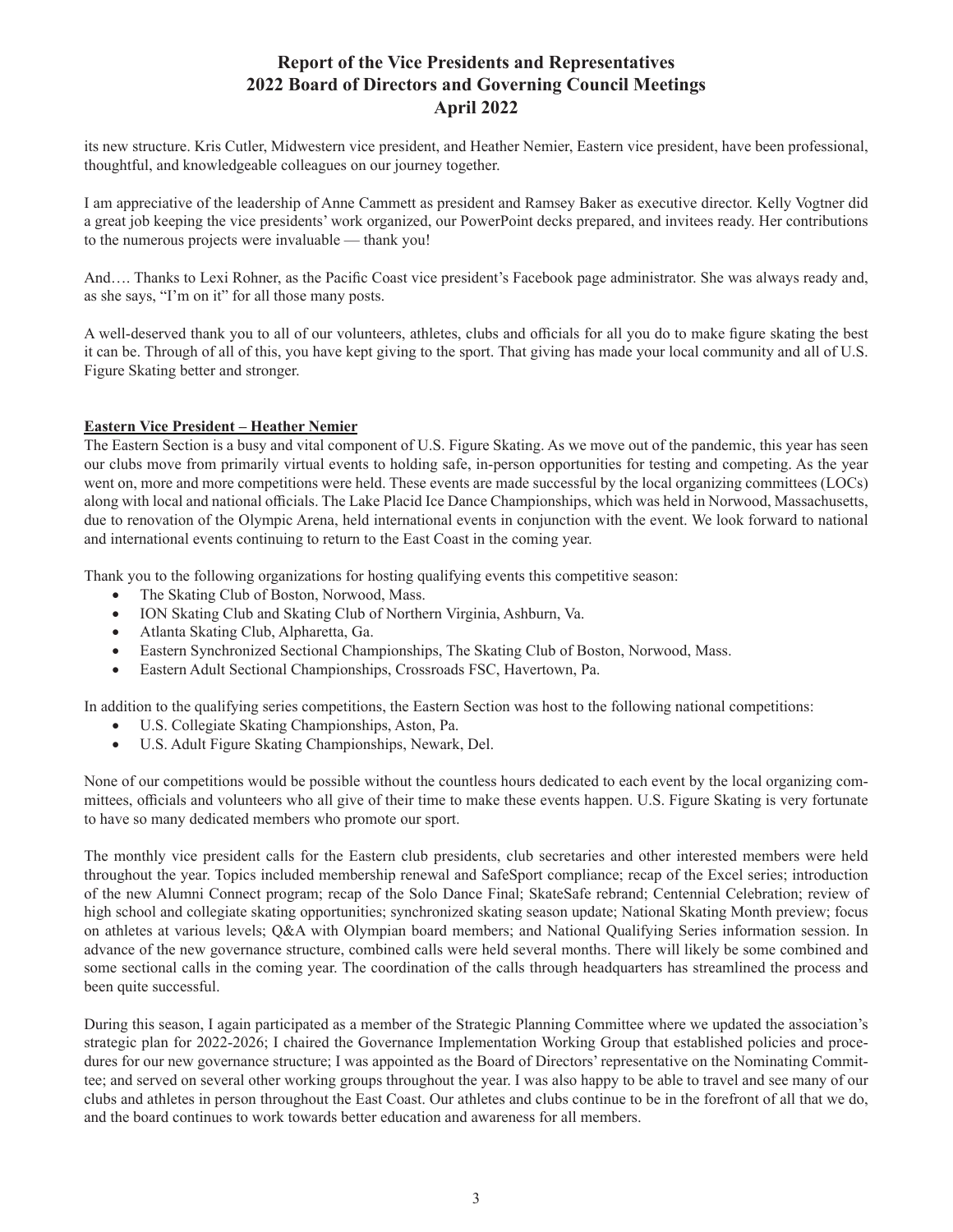The board of U.S. Figure Skating has been exceptionally busy this year. A lot of time has been spent implementing the changes made in governance at last year's Governing Council. Many of the reports that were previously given at board meetings are now submitted in advance, which has freed up much of the meeting time to work on strategic issues. Among the strategic issues discussed were ongoing diversity, equity and inclusion initiatives and education; an updated qualifying competition series that combines the old system with some of the positive changes from last year; IT projects and goals; the strategic plan and process along with updates for the coming quad; and many more subjects that will be challenges in the coming year.

A great deal of my time was spent overseeing four subgroups of the Governance Implementation Working Group. The athletes group developed election procedures for the athlete board members and for the Athletes Advisory Committee that align with the USOPC requirements, and then implemented that process. The nominating group worked with the board to name the board appointees to the committee this year and developed a process to identify and nominate independent director candidates for the board. The group on Governing Council procedures worked hard to identify conflicts within the bylaws and rules and to update some of the procedures. Look for their recommendations in the requests for action. The last group focused on leadership development and strategic planning and made recommendations for updated procedures regarding leadership. The succession planning group has started their work, but that will continue into next year. We are looking forward to implementing even more of the changes voted on last year over the coming months.

In closing, it has been an honor and a privilege to serve as your vice president over the past four years. As I transition off the board, I look forward to seeing many of you at events around the East Coast. And as always, THANK YOU for all you do for your clubs, the members and U.S. Figure Skating.

### **Professional Skaters Association (PSA) – Alex Chang, PSA President**

**PSA MEMBERSHIP**

As of March 31, 2022: 4,843 total members.

It is truly an honor to provide the following report to U.S. Figure Skating. As I close out my third and final year as PSA president, I am filled with pride as I reflect on the many changes, challenges and triumphs since I began this role in May 2019. The PSA stands stronger, more streamlined, and more resolute today than ever in partnership with our friends at U.S. Figure Skating. I certainly would not have believed it if someone told me in my first year that COVID-19 would still be haunting us as at the close of my three-year tenure as president — but here we are and here we stand as an organization transformed and ready for the future.

As mentioned in my previous reports, PSA leadership and staff has had to embrace the fact that times change, member needs change, and industry organizations therefore must also change. To that end, the PSA has made extensive changes to our infrastructure, to our business model, to our program offerings, and most recently to our membership offerings. The PSA leadership has been very intentional in bringing our strategic plan to life in order to better meet the evolving needs of our coaches. Our primary goal is to provide the very best in coaches education, accreditation and professional development to all our member coaches.

#### **MEMBERSHIP RESTRUCTURE:**

This March, the PSA introduced new membership categories and 'bundles' to further educate and service all the great coaches of our community from grass roots to elite and beyond. Moving forward, there are four PSA membership categories: Basic, Community, Professional, and Premiere.

- Our 'Basic Membership' has been reimagined to best support the learn to skate coach as well as U.S. Figure Skating judges in an affordable and impactful way. We REDUCED the price from \$40 previously down to \$25 annually and revamped content and benefits to better meet coaching needs of this level. Basic Benefits have been expanded to include:
	- o Four virtual courses (designed for coaches of this level)
	- o PSA Today monthly e-newsletter
	- o Digital PS Magazine
	- o Member rate on events
	- o Member rate on merchandise
	- o Eligible for Basic Accreditation and Hockey Courses
	- o Note: As 'Non-Voting Member,' this category does NOT meet U.S. Figure Skating coach compliance requirements for qualifying events/levels.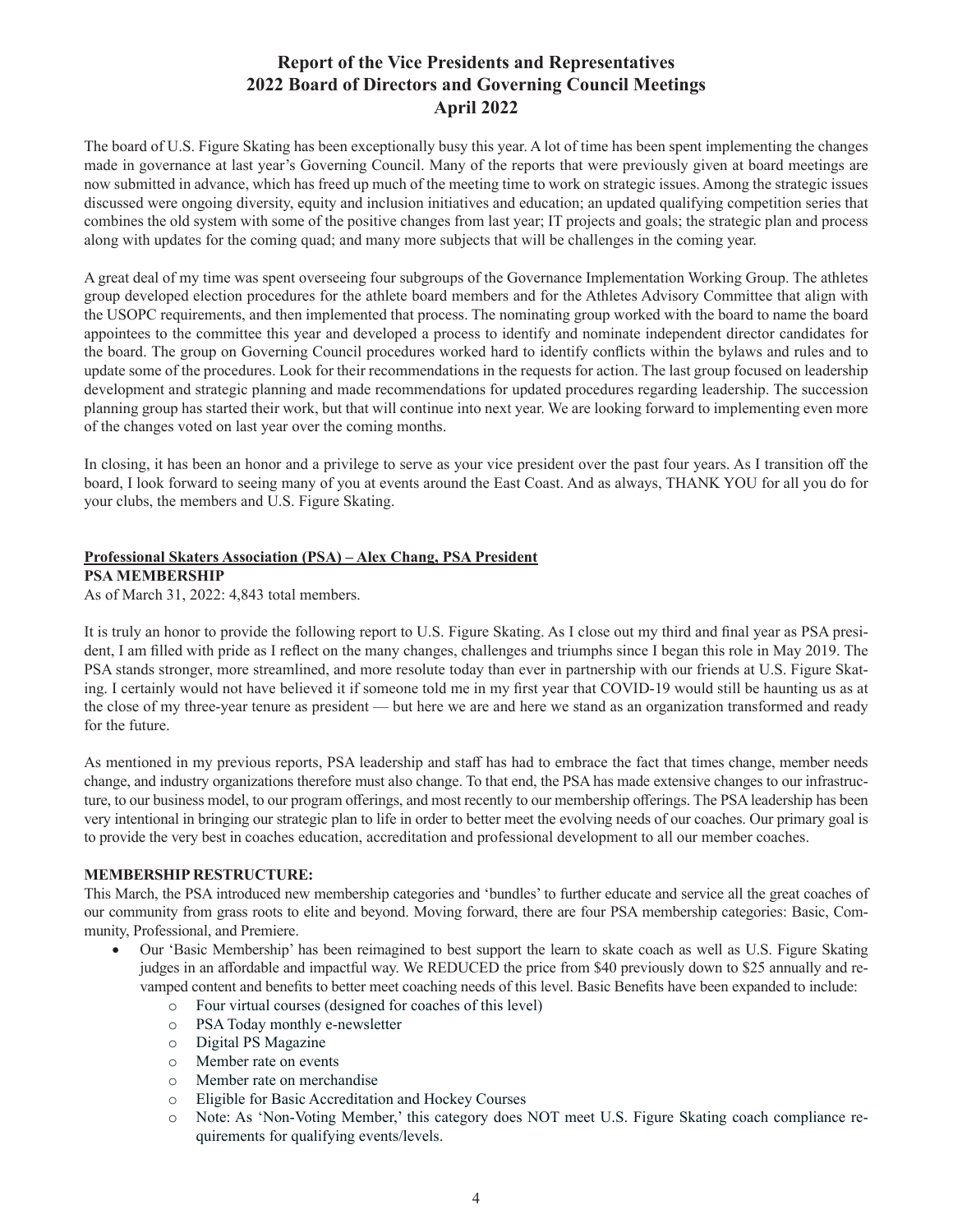- • 'Community Membership,' formerly known as Associate Membership, is designed for coaches who teach part-time as well as rink managers. The price of \$80 has not changed, but new benefits have been added to enhance the member experience. Community Benefits include:
	- o Four virtual courses
	- o One month of PSA TV
	- o One webinar
	- o PSA Today monthly e-newsletter
	- o Digital PS Magazine
	- o Member rate on events
	- o Member rate on merchandise
	- o Eligible for Basic Accreditation, Hockey Courses, and Accelerated Coaching Partnerships (Mentoring)
	- o Note: As 'Non-Voting Member,' this category does NOT meet U.S. Figure Skating coach compliance requirements for qualifying events/levels.
- • 'Professional Membership' is designed for the competitive coach. This category is what has been traditionally known as our 'Full Membership.' The price has stayed the same at \$130 but benefits have been expanded significantly to improve the member experience. Professional Benefits include:
	- o Four virtual courses
	- o One month of PSA TV
	- o Three webinars
	- o PSA Today monthly e-newsletter
	- o Digital PS Magazine
	- o Printed PS Magazine
	- o Member rate on events
	- o Member rate on merchandise
	- o Eligible for Basic Accreditation, Hockey Courses, Accelerated Coaching Partnerships (Mentoring), Sport Science Exams, Ratings, and Rankings
	- o Note: This is the first tier as 'Voting Member' and DOES satisfy U.S. Figure Skating coach compliance requirements for qualifying events/levels.
- • 'Premier Membership' is designed for the fully-committed coach who's 'all in' and looking to save money through bundling. You will notice that CERs are included with this membership at \$295, but there are many additional Premiere Benefits as listed below:
	- o Extended Payment Plan Option
	- o CERs
	- o Four virtual courses
	- o 12 months of PSA TV
	- o ALL PSA webinars
	- o PSA Today monthly e-newsletter
	- o Digital PS Magazine
	- o Printed PS Magazine
	-
	- o Member rate on events Member rate on merchandise
	- o Extra 20 percent off PSA merchandise
	- o Extra 10 percent off Summit early bird
	- o Extra 10 percent off Ratings Prep
	- o Extra 10 percent off Seminars/Clinics/SuperSites
	- o Extra 10 percent off Foundations of Coaching Course
	- o Extra 10 percent off Rating exams
	- o Eligible for Basic Accreditation, Hockey Courses, Accelerated Coaching Partnerships (Mentoring), Sport Science Exams, Ratings, and Rankings
	- o Note: As a 'Voting Member' this category FULLY satisfies U.S. Figure Skating coach compliance requirements for qualifying events/levels.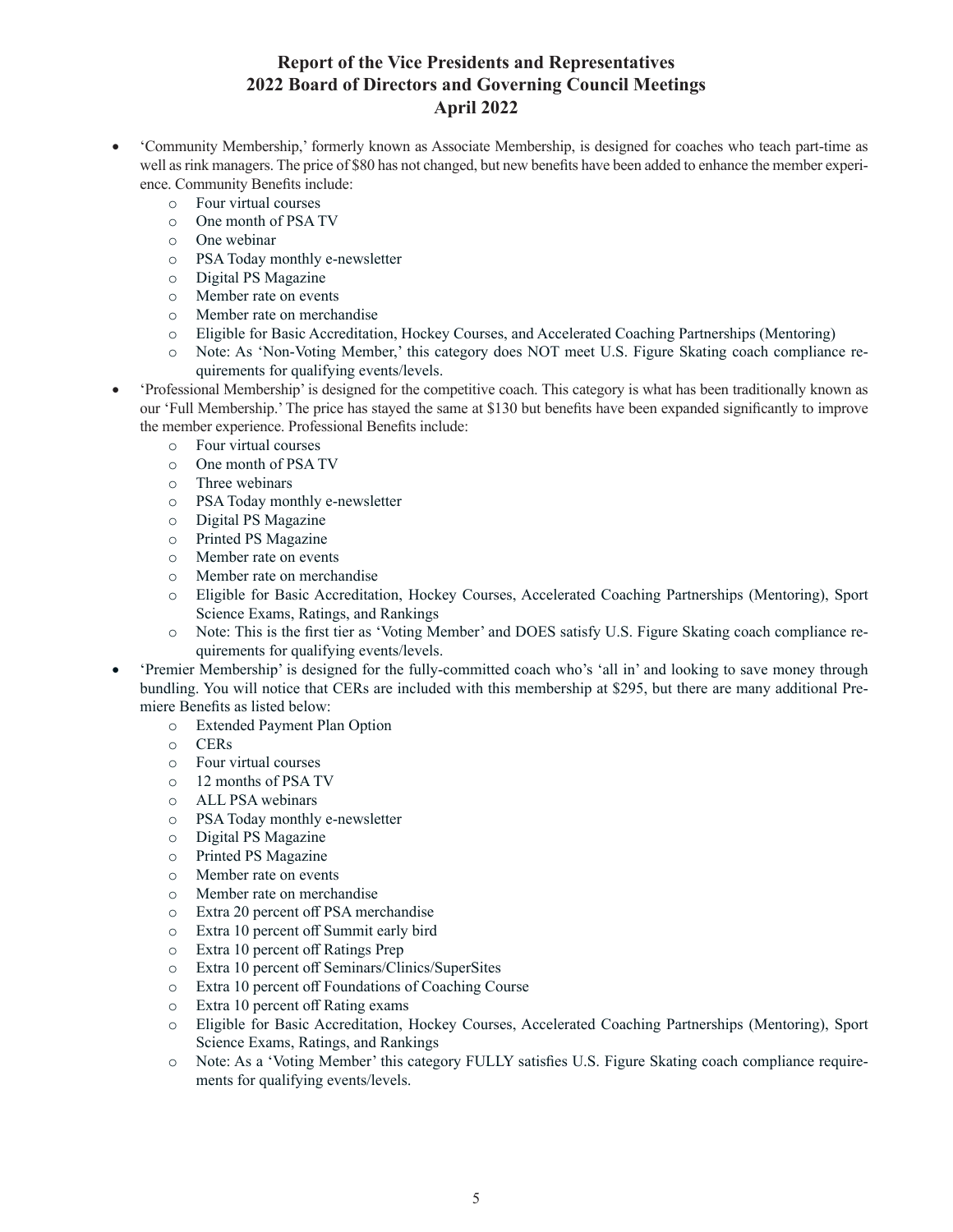#### **PROGRAMMING:**

During my tenure, the PSA took great lengths to ensure ALL programming is now accessible in virtual and hybrid formats to fit current needs. One of our key strategic goals has been to meet the coaches where they are with affordable education. COVID-19 prompted this transition, but we have adopted this format beyond the pandemic phase.

- **PSA Annual Summit:** Once COVID-19 hit in March 2020, PSA successfully transformed our annual Summit conferences in 2020 and 2021 into *Virtual Formats* for all our members to enjoy from the safety of their own homes. This May, we are THRILLED to announce we are finally returning to a LIVE Summit event in Chicago! We have learned much these past two years, so we will offer both in-person and live-stream formats for coaches to attend live or watch virtually.
- Webinars & Seminars: PSA continues to deliver on our promise of coaches education by hosting more than 50 webinars over the course of my presidency and throughout the pandemic. The vast majority of these webinars were free for members, bringing true value to the PSA membership when they needed it most, during the pandemic when most members were in extreme isolation. Most events were postponed during COVID-19, but last September The Skating Club of Boston hosted our first in-person live seminar since the pandemic began. We couldn't be more thrilled with the turn out and success of this Boston event — 74 live and 29 virtual attendees!
- **Ratings Exams:** The Ratings exam process is one of our most beloved programs, providing an opportunity for coaches of all levels to test, reflect, and improve through our rigorous Ratings test protocol. Due to the pandemic, the PSA transitioned to a Virtual Ratings Exam (VRE) format, forever changing the coaching landscape. The VRE continues to be sold out months in advance, every month with a wait list. We currently host monthly Virtual Ratings Exams and to date have had more than 280 Virtual Ratings Exams since our launch (May 2020). We will also begin offering live Ratings Exams with the Chicago Summit event this May.
- Ratings Prep: The PSA transformed one of its strongest programs, Ratings Prep, into the Virtual Ratings Prep (VRP), which launched in February 2021. More than just a 'test prep,' the VRP featured both pre-recorded segments and live discussions for attendees across an array of Ratings disciplines, including Free Style, Moves in the Field, and Group Instruction. This year, the PSA held another sold-out VRP in February 2022 (80 Participants!). The future looks bright for coaches education.
- **Foundations of Coaching Course (FCC):** In 2021, PSA reimagined one of our landmark programs, the FCC, from a two-day live event into a four-month, fully immersive virtual course. The 10-week course met twice a week with a 'live instruction segment' every Monday and 'live reflection/discussion segment' every Thursday to ensure attendees received feedback and answers to their specific questions. The focus was to generate 'sticky content' for 'back and forth discussion' and application they will carry into coach practices on and off the ice. We currently plan to hold a live/hybrid version of the Foundations of Coaching Course during Q4 2022.
- **ISU Coach Certification Program:** PSA created and now delivers level 1 of the ISU Coach Certification program to coaches for the ISU program. We are currently working on level 3 of the four-tiered program and look forward to continuing the great work with the ISU. PSA has truly gone from a global brand to a global business by being agile and adaptable, and by leveraging technology to further educate all coaches both domestically and internationally.

#### **ASSET MANAGEMENT:**

During the Pandemic, the PSA reduced payroll and operating expenses as well as streamlined investments to ensure PSA's financial sustainability for long-term growth. As mentioned in my fall 2021 board report, the PSA Board of Governors unanimously made the decision to sell the PSA headquarters building, which closed escrow on Aug. 1, 2021.

Since then, the proceeds of the sale have been reinvested into our growth-oriented portfolio. The building sale significantly reduced annual expenses while generating additional capital as part of PSA's long-term financial and strategic plan. This allows us to continue expanding programs and membership services to existing and potentially new members of PSA.

#### **PARTNERSHIPS: U.S. Figure Skating**

The PSA continues to provide support to U.S. Figure Skating — and we have truly enjoyed our regular bimonthly discussions with U.S. Figure Skating staff. Whether it's the Athlete High Performance Department, Events Department, DEI Task Force, Competitions Committee, Coaches Committee, or supporting any of your various initiatives, the PSA is proud to support and partner with U.S. Figure Skating.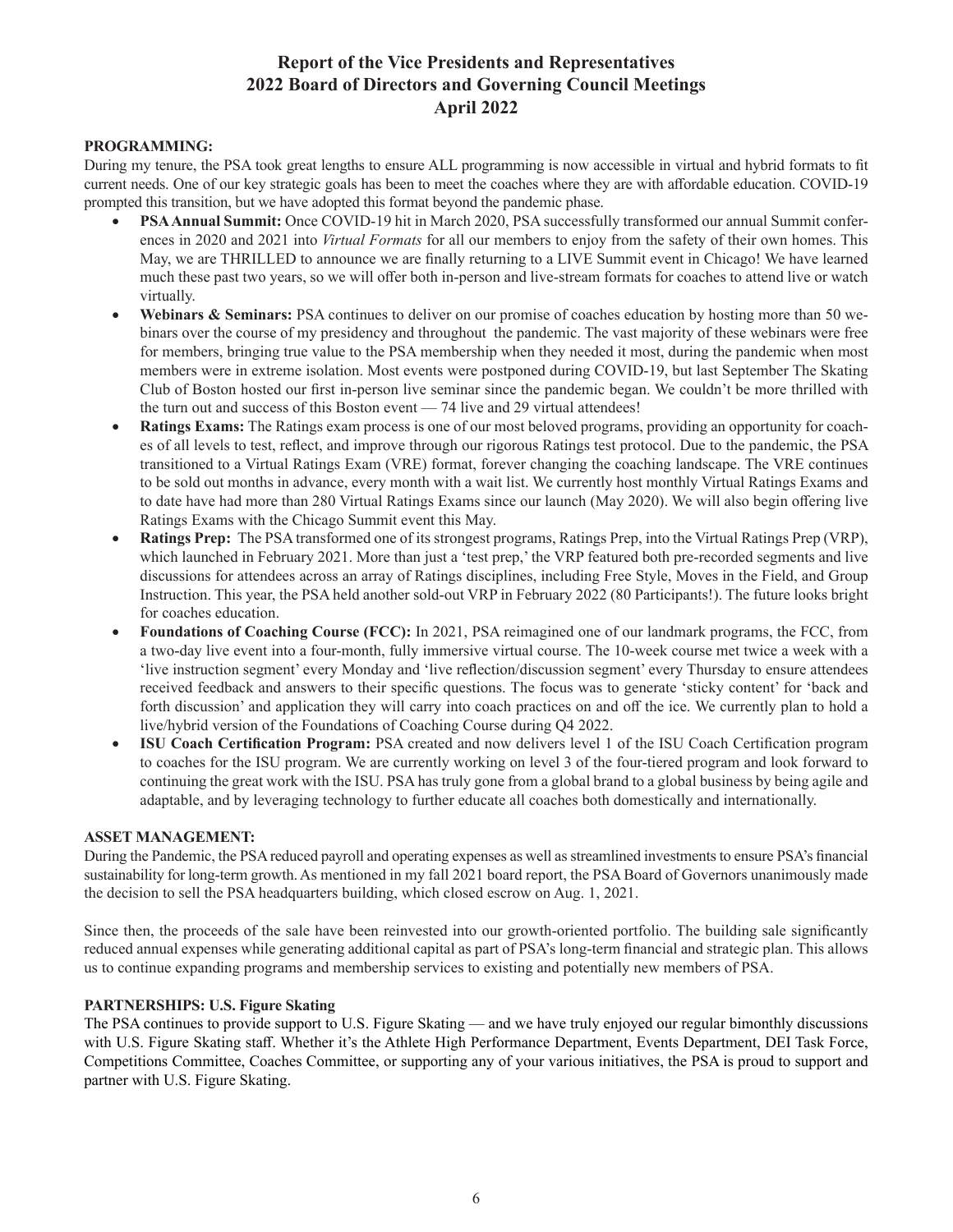Additionally, Heidi Thibert, PSA senior director of coaching development, has worked directly on the following events/initiatives in the following ways:

- Conceptualized and facilitated USOPC Apollo Team Project with elite/high performance coaches
- Designed/ facilitated coaches Track (created coaches handbook) for:
	- o 2021 National High Performance Development Camp (August 2021 in Nashville)
	- o 2022 National High Performance Development Camp (January 2022 in Nashville)
	- o 2022 Jump On It! Camp (May 2022)
	- Attended as PSA representative and support staff member:
		- o 2022 U.S. Figure Skating National Tech Panel Seminar (April 2022 in Chicago)
		- o 2021 Skate America (Oct 2021 in Las Vegas)
		- o 2022 Toyota U.S. Figure Skating Championships (Jan 2022 in Nashville)
		- o 2022 World Junior Team Selection Camp (February 2022 in Boston)
		- o 2021 U.S. Figure Skating Novice and Junior Challenge Skate (September 2021 in Boston)
- Coordinated details for Team USA Elite Coaches' Track Seminars at PSA Summit
	- o Secured approval of request for additional USOPC support for faculty
	- o Will host IJS updates virtual online seminars
	- o Register and secure credit for Summit Elite Track coaches for CERs
- Attended 2022 U.S. Synchronized Skating Championships
- Worked with U.S. Figure Skating staff on coach compliance complications

#### **DIVERSITY, EQUITY & INCLUISION**

PSA's Diversity, Equity & Inclusion (DEI) Committee has met every month since its creation — first as a task force in June 2020 and then as a committee in November 2020. The DEI Committee has held regular engagement events to connect the skating community to the work of celebrating diversity and creating a more-inclusive environment for skaters, coaches, and families of all backgrounds.

One of PSA's key DEI objectives has been to create a CER (continuing education requirement) course dedicated to providing coaches with a foundation and understanding of diversity, equity and inclusion principles. We are proud to announce our collaboration with U.S. Figure Skating's Kadari Taylor-Watson as author of our first DEI CER, which launched in January 2022! The DEI CER is mandatory as one of four courses to be taken this year (every compliant coach must take the DEI CER this year), establishing a foundation of DEI understanding amongst ALL coaches. A special thank you to Kadari as she has been a wonderful partner and has joined many of our PSA DEI meetings. We also want to thank PSA DEI Committee members Denise Viera, Darlene Lewis, and Chair Nathan Truesdell for their help and assistance with this DEI course as well.

The PSA and U.S. Figure Skating are currently collaborating on a jointly produced DEI video that celebrates diversity, equity, inclusion, and the champion spirit that resides in all of us in the skating community. We look forward to completing this project as well as collaborating with U.S. Figure Skating in building a bridge to greater inclusion in all communities.

In closing, I would like to acknowledge the people of U.S. Figure Skating and the PSA, as the good work of any organization is only possible through its people.

It has been an honor these last three years to serve as president of the PSA and work side-by-side with U.S. Figure Skating on enriching the quality of the skaters' journey through coaches' education and professional development.

Thank you.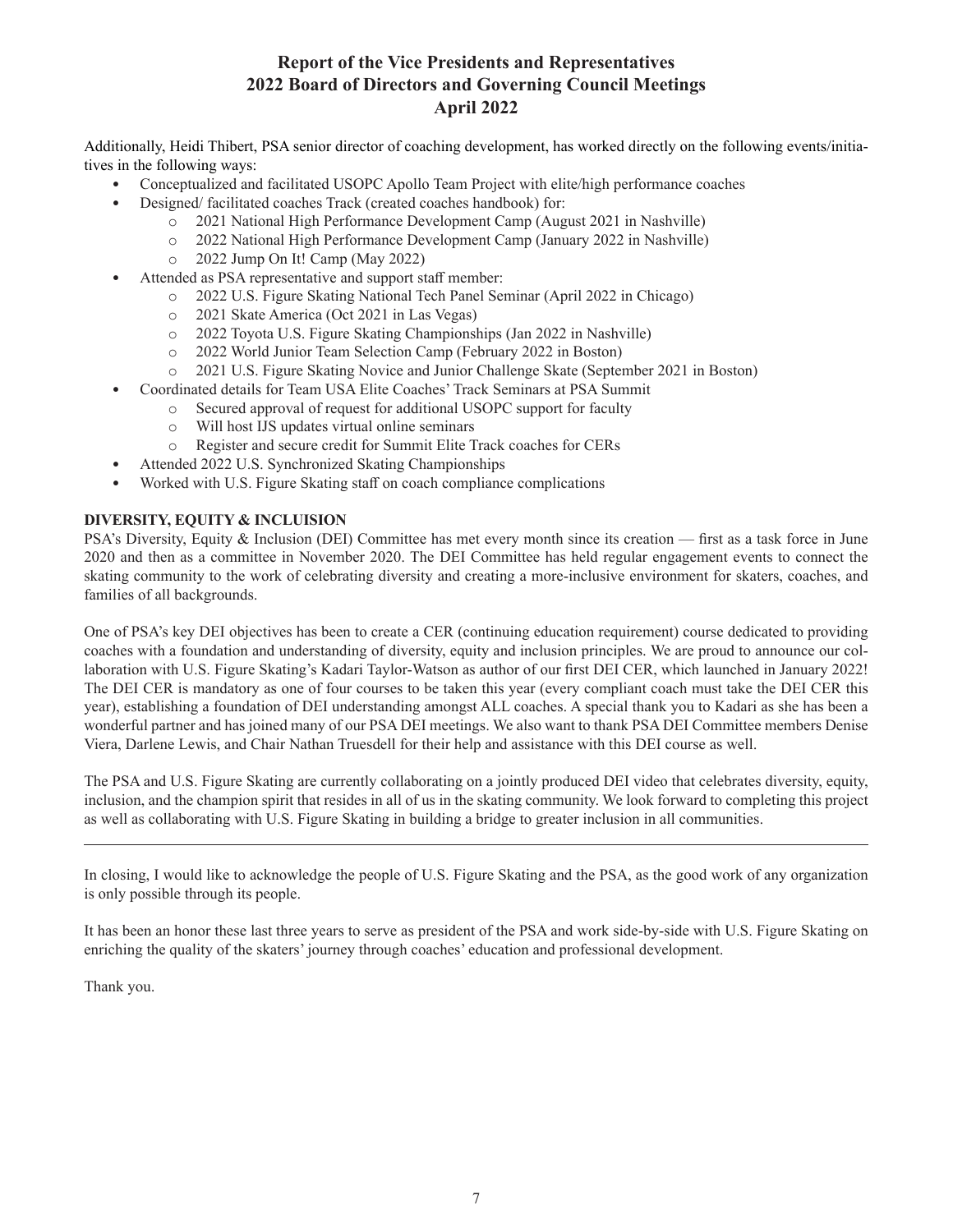### **Serving the American Rinks (Dba – United States Ice Rink Association) – Jeff Theiler, Chief Operating Officer Membership**

Membership rebounded significantly in 2021 following a down year due to the pandemic. Member registrations were up 14 percent, and revenue was up 17 percent over 2020 due to a significant number of new Facility member registrations and higher overall retention. 2022 is off to a very strong start as member registrations and revenue at the end of February were both significantly ahead of 2021.

### **Education**

We continued to offer our courses in an online instructor-lead format in the winter and spring of 2021 due to ongoing COVID-19 restrictions in place around most of the country. With vaccinations increasing and restrictions softening throughout the country, we decided to move forward with offering our traditional in-person Regional Training Programs in late summer and fall in 2021.

2021 Overview:

- Online: 11 Courses / 144 Students
- In-Person: 9 Courses / 148 Students
- Total: 20 Courses / 292 Students

In 2022, we will offer a full schedule of in-person Regional Training Programs around the country (June – October).

#### **Certifications**

The U.S. Ice Rink Association offers our members the opportunity to achieve three industry-specific certifications. These certifications are earned by successfully completing our operations and management courses and maintaining a membership with the organization. These certifications are recognized and highly regarded by the ice rink industry.

- (2011 Present): 153 Certified Ice Rink Manager (CIRM)
- (2011 Present): 253 Certified Rink Administrator (CRA)
- (2003 Present): 773 Certified Ice Technician (CIT)

### **North American Rink Conference & Expo (NARCE)**

The 2020 and 2021 NARCE events were cancelled due to COVID-19 restrictions. The 2022 event will be held in person May 17-20 in Buffalo, New York, at the Hyatt Regency and Buffalo Niagara Convention Center. Registrations have been strong, with three of the eight educational courses sold out as of the end of February. As in years past, U.S. Figure Skating staff will hold their skating director course during the event. Exhibitor booths for the two-day trade show and event sponsorships were sold out before the end of February.

#### **RINK Magazine**

Rink Magazine is the official publication of the U.S. Ice Rink Association. Distribution of the bi-monthly publication is more than 3,000 and remains our main tool for marketing membership benefits, education programs and events to the entire United States ice rink industry. Several articles promoting U.S. Figure Skating programs and initiatives were included in RINK in 2021, and more pieces are scheduled to be included in 2022.

#### **Events**

U.S. Ice Rink Association staff member John Monteleone provided direct support this year as the lead ice technician for the following U.S. Figure Skating events:

- 2022 Toyota U.S. Figure Skating Championships Nashville, TN
- 2022 Eastern Synchronized Skating Sectional Championships Boston, MA
- 2022 U.S. Synchronized Skating Championships Colorado Springs, CO